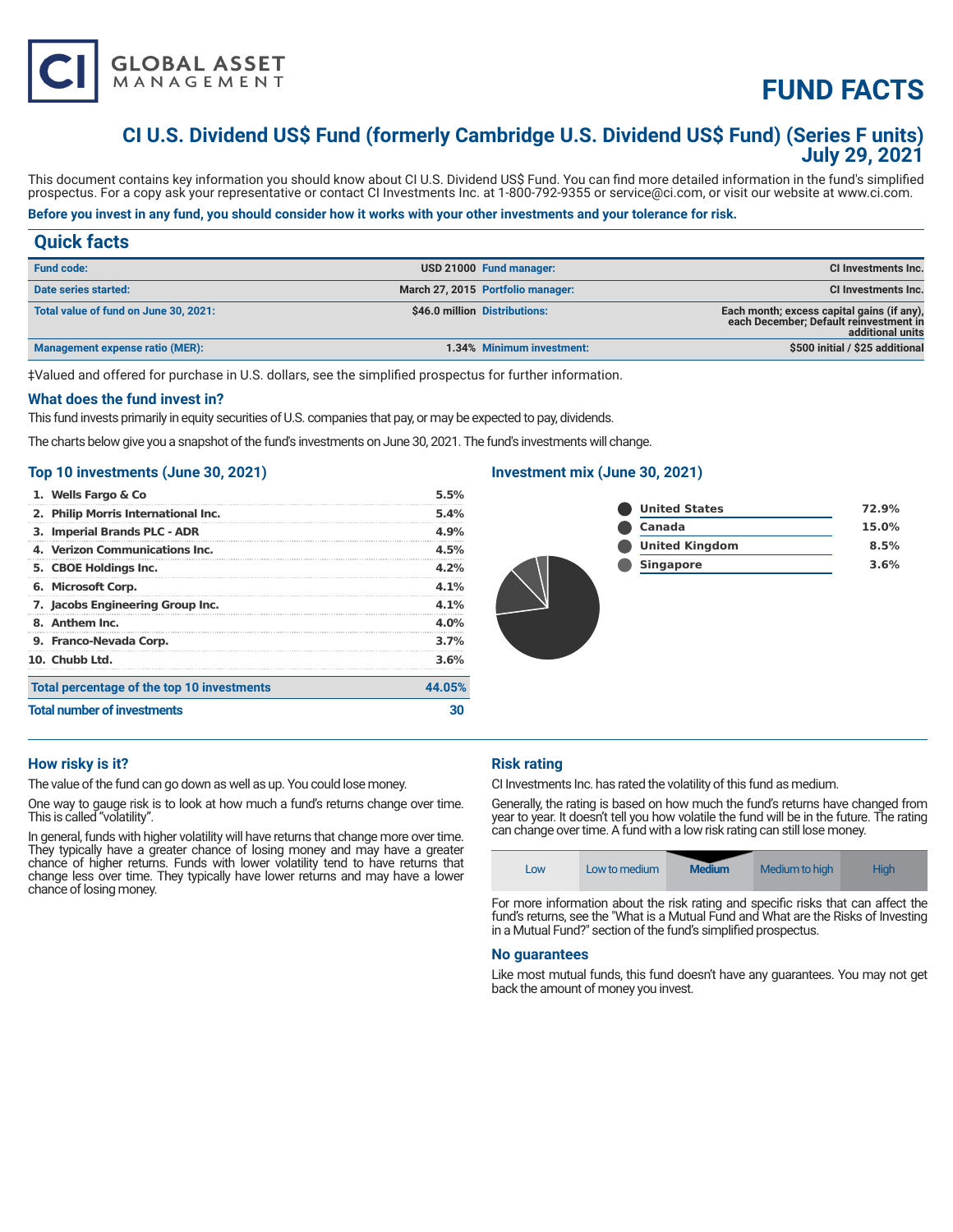# **CI U.S. Dividend US\$ Fund (formerly Cambridge U.S. Dividend US\$ Fund) (Series F units)**

# **How has the fund performed?**

This section tells you how Series F securities of the fund have performed over the past 5 calendar years. Returns are after expenses have been deducted. These expenses reduce the fund's returns.

#### **Year-by-year returns**

This chart shows how Series F securities of the fund performed in each of the past 5 calendar years. This fund series dropped in value in 1 of the last 5 calendar years. The range of returns and change from year to year can help you assess how risky the fund has been in the past. It does not tell you how the fund will perform in the future.



#### **Best and worst 3-month returns**

This table shows the best and worst returns for Series F securities of the fund in a 3- month period over the past 5 calendar years. The best and worst 3-month returns could be higher or lower in the future. Consider how much of a loss you could afford to take in a short period of time.

|                     | <b>Return</b> | 3 months ending | If you invested \$1,000 at the beginning of the period |
|---------------------|---------------|-----------------|--------------------------------------------------------|
| <b>Best return</b>  | 16.5%         | April 30, 2021  | Your investment would be \$1,165.                      |
| <b>Worst return</b> | -24.0%        | March 31, 2020  | Your investment would be \$760.                        |

#### **Average return**

As at June 30, 2021, a person who invested \$1,000 in this series of units of the fund 5 years ago now has \$1,835. This works out to an annual compound return of 10.2%.

# **Who is this fund for?**

#### **This fund may be suitable for you if you:**

- hold your investment in a non-registered account and want direct exposure to securities that trade in U S dollars
- are seeking a core U.S. equity fund with the potential for long term growth
- are investing for the medium and/or long term
- can tolerate medium risk

# **A word about tax**

In general, you'll have to pay income tax on any money you make on a fund. How much you pay depends on the tax laws of where you live and whether you hold the fund in a registered plan, such as a Registered Retirement Savings Plan or a Tax-Free Savings Account.

Keep in mind that if you hold your fund in a non-registered account, fund distributions are included in your taxable income, whether you get them in cash or have them reinvested.